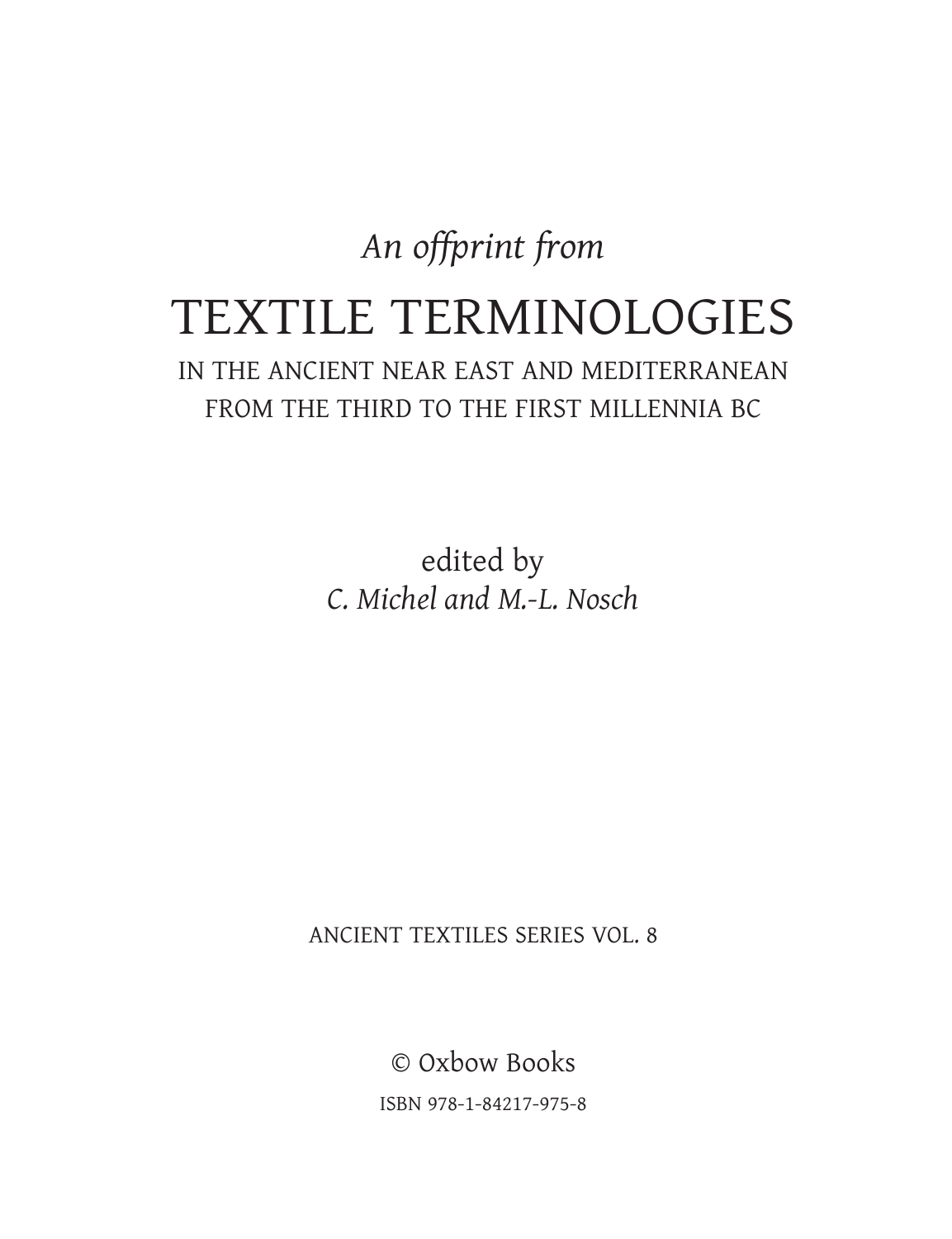### Contents

| Acknowledgements and research frameworks for the investigation of textile terminologies |                                                                                                                                                |  |
|-----------------------------------------------------------------------------------------|------------------------------------------------------------------------------------------------------------------------------------------------|--|
| Textile Terminologies                                                                   |                                                                                                                                                |  |
|                                                                                         | 1 Synonymic Variation in the Field of Textile Terminology: A study in diachrony<br>and synchrony                                               |  |
|                                                                                         | 2 The Basics of Textile Tools and Textile Technology: From fibre to fabric                                                                     |  |
|                                                                                         | 3 Textile Terminologies and Classifications: Some methodological and chronological aspects                                                     |  |
|                                                                                         | 4 Weaving in Mesopotamia during the Bronze Age: Archaeology, techniques, iconography                                                           |  |
|                                                                                         | 5 Cloths - Garments - and Keeping Secrets. Textile classification and cognitive chaining<br>in the ancient Egyptian writing system             |  |
|                                                                                         | 6 The 'linen list' in Early Dynastic and Old Kingdom Egypt: Text and textile reconciled                                                        |  |
|                                                                                         | 7 Clothing in Sargonic Mesopotamia: Visual and written evidence                                                                                |  |
|                                                                                         | 8 Textiles in the Administrative Texts of the Royal Archives of Ebla (Syria, 24th century BC)<br>with Particular Emphasis on Coloured Textiles |  |
|                                                                                         | 9 Les noms sémitiques des tissus dans les textes d'Ebla                                                                                        |  |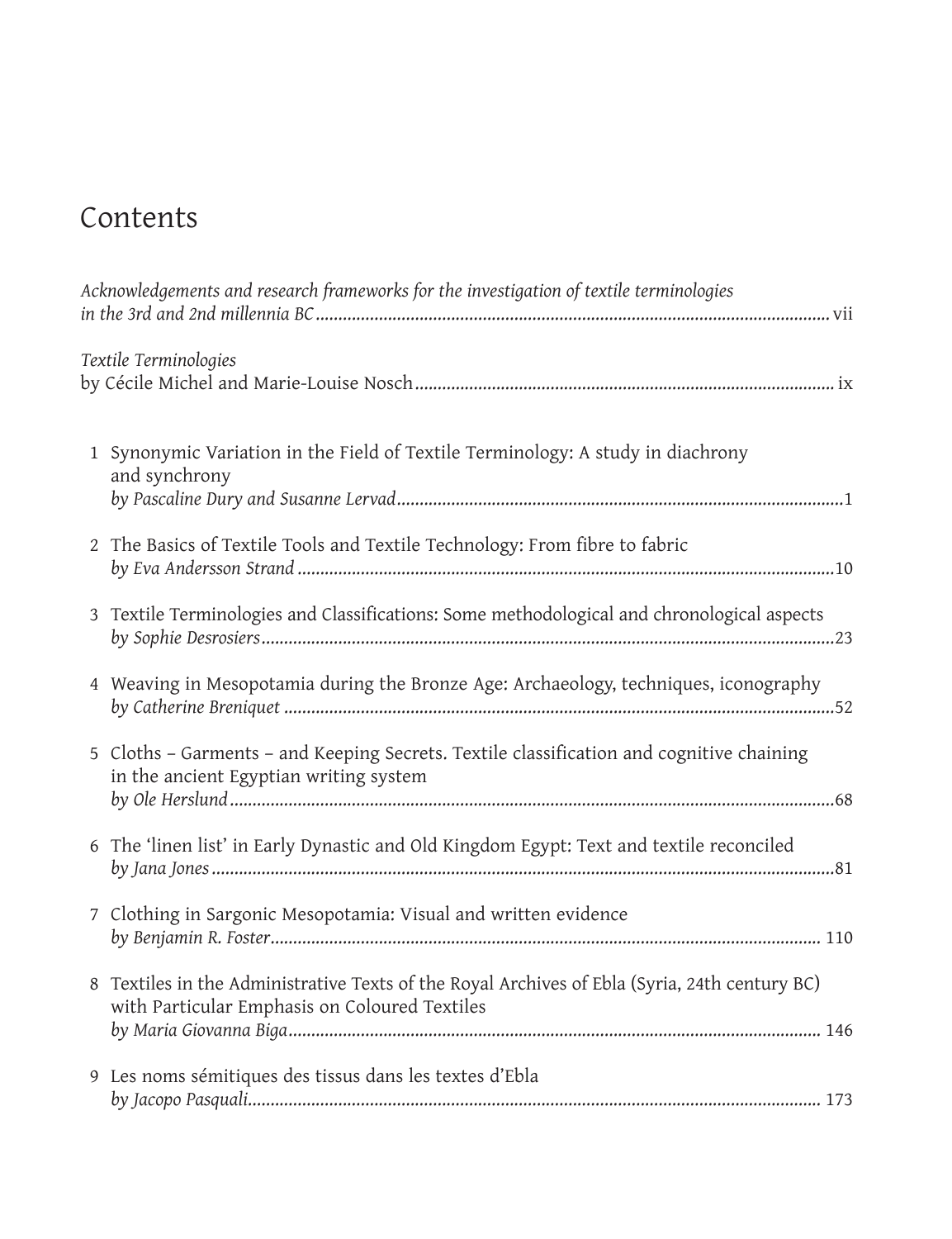| 10 New Texts Regarding the Neo-Sumerian Textiles                                                                                 |
|----------------------------------------------------------------------------------------------------------------------------------|
| 11 The Colours and Variety of Fabrics from Mesopotamia during the Ur III Period (2050 BC)                                        |
| 12 The Textiles Traded by the Assyrians in Anatolia (19th-18th centuries BC)                                                     |
| 13 Tools, Procedures and Professions: A review of the Akkadian textile terminology                                               |
| 14 Les textiles du Moyen-Euphrate à l'époque paléo-babylonienne d'après un ouvrage récent                                        |
| 15 Linen in Hittite Inventory Texts                                                                                              |
| 16 Textile Terminology in the Ugaritic Texts                                                                                     |
| 17 The Terminology of Textiles in the Linear B Tablets, including Some Considerations<br>on Linear A Logograms and Abbreviations |
| 18 Mycenaean Textile Terminology at Work: The KN Lc(1)-tablets and the occupational<br>nouns of the textile industry             |
| 19 Les textiles néo-assyriens et leurs couleurs                                                                                  |
| 20 Textile Terminology in the Neo-Babylonian Documentation                                                                       |
| 21 Garments in Non-Cultic Context (Neo-Babylonian Period)                                                                        |
| 22 Some Considerations about Vedic, Avestan and Indoiranian Textile Terminology                                                  |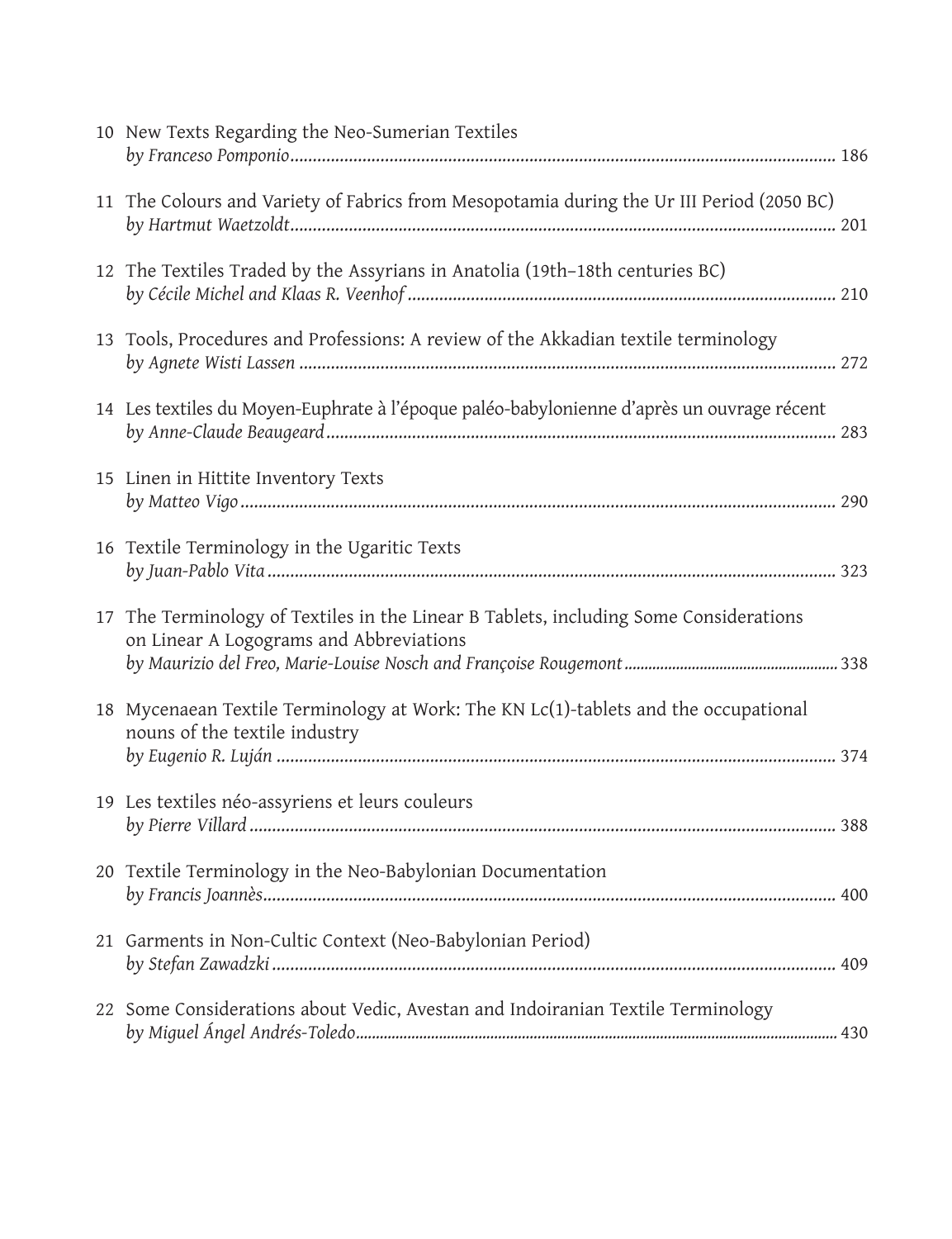### Textile Terminologies

### *Cécile Michel and Marie-Louise Nosch*

"Words survive better than cloth", writes textile scholar Elizabeth Barber in her monograph *Prehistoric Textiles*. 1 This is certainly true for the period under investigation, the 3rd to the 1st millennia BC, and for the ancient Near East and the Mediterranean where textiles rarely survive, with the notable exception of Egypt.<sup>2</sup> The richness and varieties of textual documentation, however, constitute a unique source of information of the ancient textiles, their production and consumption in these areas. Various scholars have over the years investigated this rich textile terminology data in comprehensive works on the role of textiles in ancient societies,<sup>3</sup> or in individual studies on single corpus terminologies;<sup>4</sup> here, for the first time, we attempt a comparative and diachronic study of ancient textile terminologies.

#### **1. Chronological and geographical areas covered**

The geographical and chronological framework for the present investigation in the Eastern Mediterranean and the Near East, focused on the period from the 3rd to the 1st millennia BC. During the 3rd millennium in Mesopotamia,<sup>5</sup> textile production developed from household production to standardised, industrialised, centralised production, on the basis of a division of labour. Sheep developed a white coat/wool through selective breeding,<sup>6</sup> wool was integrated into textile production as an alternative to plant fibres, which then provided the dynamics for the development of felting, $^\tau$  fulling, dye industries, colour extraction and intensive use of colour symbolism in dress and textiles.<sup>8</sup> Within this area we also have the development of palace economies and administrations, inscriptions with extensive records on production management, tools, glyptic, frescoes and relief iconography in which various types of dress are visible.

<sup>1</sup> Barber 1991, 260.

<sup>2</sup> Vogelsang-Eastwood 1999; Kemp & Vogelsang Eastwood 2001.

<sup>3</sup> Barber 1991; Gillis & Nosch (eds.) 2007; Breniquet 2008; Völling 2008; Burke 2010.

<sup>4</sup> Veenhof 1972; Waetzoldt 1972; 1981; Ribicini & Xella 1985; Van Soldt 1990; Archi 1999; Pasquali 1997; Barber 2001; Zawadzki 2006; Pomponio 2008; Durand 2009.

<sup>5</sup> Breniquet 2008; 2010.

<sup>6</sup> Ryder 1983.

<sup>7</sup> Burkett 1979.

<sup>8</sup> Cardon 2007; Alfaro & Karali 2008; Singer 2008.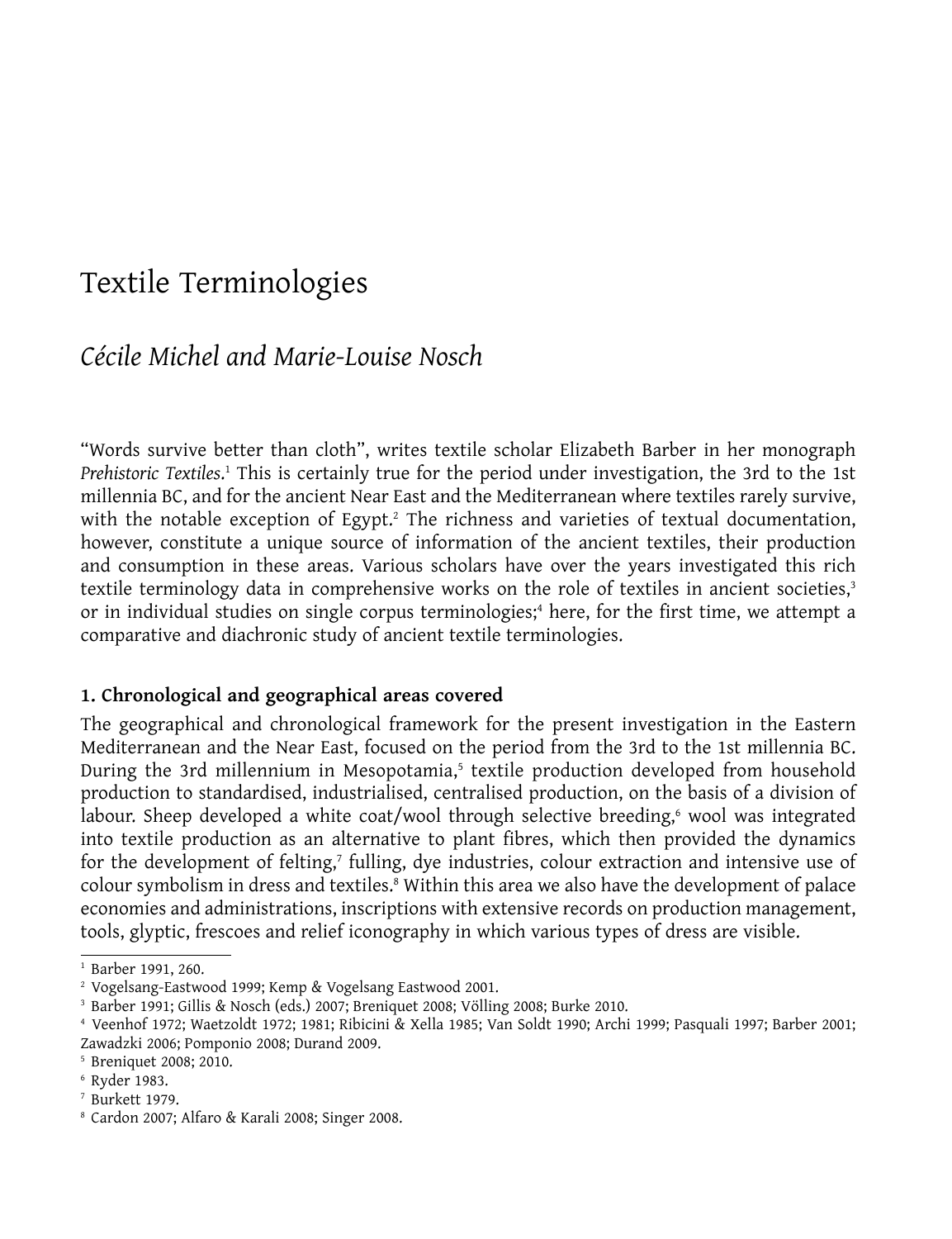#### x *Textile Terminologies*

The contributions analyse and discuss the parameters for the development of textile terminologies in these areas and periods. The textual analyses reveal how terms for tools, technology and textiles developed over the millennia to meet new demands. In the quasi-absence of Bronze Age archaeological textile remains, it is necessary to join forces and combine specialist knowledge, not only from the region itself, but also from elsewhere, such as in the Scandinavian experimental archaeological tradition, $^{\circ}$  textile expertise and tool studies from other areas, $^{\scriptscriptstyle{10}}$  and comparative linguistic explorations of how terminologies develop within a defined technical field.<sup>11</sup>

#### **2. Sources, texts and language families**

This volume contains studies of textile terminologies in the Semitic and Indo-European languages. In addition, the authors combine their analyses with data from other fields of research such as archaeology, which can yield information about textile remains,<sup>12</sup> imprints of textiles on clay,<sup>13</sup> mineralised textiles on metal objects, or textile tools.14 Another rich source of information is iconography,<sup>15</sup> while other scholars include results from ethnographic studies<sup>16</sup> or experimental textile archaeology.17

The texts preserved from the Bronze Age and Early Iron Age in the eastern Mediterranean and ancient Near East are of a particular nature: each document has a specific function, and accordingly the data about textiles vary a great deal, depending on the category to which a document belongs. Some cuneiform documents are official texts, written for example for the king: accounts of royal victories, descriptions of the king as the builder of monuments and his cultic activities, and in such documents descriptions of luxurious textiles may occur; such types of textiles also occur in the cultic activities as gifts offered to the gods or to their statues.

Another category comprises texts describing economic and daily activities. This includes palace management of textile production (employees, production), accounts from large weaving workshops, rations for the textile workers, the administration and organisation of textile manufacture,<sup>18</sup> or the quantity and quality of wool needed or allocated.<sup>19</sup> The entire Linear B documentation belongs to this category.20 However, despite the accuracy and details, such accounts rarely inform us about textile techniques or about the use of textiles.

A third category of texts, particularly well attested in the cuneiform corpus, consists of the diplomatic correspondence with its lists of gifts between royal courts among which are often textiles and clothes.<sup>21</sup>

<sup>9</sup> Peacock 2001; Andersson & Nosch 2003; Andersson *et al*. 2008; Nosch forthcoming.

<sup>&</sup>lt;sup>10</sup> Hoffman 1964; Andersson 2003; 2010; Andersson & Nosch 2003; Gleba 2008.

<sup>&</sup>lt;sup>11</sup> Dury & Lervand 2010.

<sup>12</sup> Recent archaeological textiles published in Frangipane *et al*. 2009; Andersson *et al*. 2010; Andersson Strand & Nosch (eds.) forthcoming.

<sup>&</sup>lt;sup>13</sup> Adovasio 1975/77; Möller-Wiering 2008.

<sup>&</sup>lt;sup>14</sup> Andersson et al. 2008; Mårtensson, Nosch, Andersson Strand 2009; Breniquet 2008.

<sup>15</sup> Strommenger 1980/83; Barber 1991; Breniquet 2008; 2010; Foster 2010.

<sup>&</sup>lt;sup>16</sup> Hoffman 1964; Desrosiers 2010.

<sup>17</sup> Andersson 2003; Andersson & Nosch 2003.

<sup>18</sup> Waetzoldt 1972; Biga 2010; Pomponio 2010; Verderame 2008.

<sup>&</sup>lt;sup>19</sup> Waetzoldt 2010.

<sup>20</sup> Del Freo, Nosch, Rougemont 2010; Luján 2010

<sup>21</sup> Moran 1987; Lerouxel 2002; Biga 2008.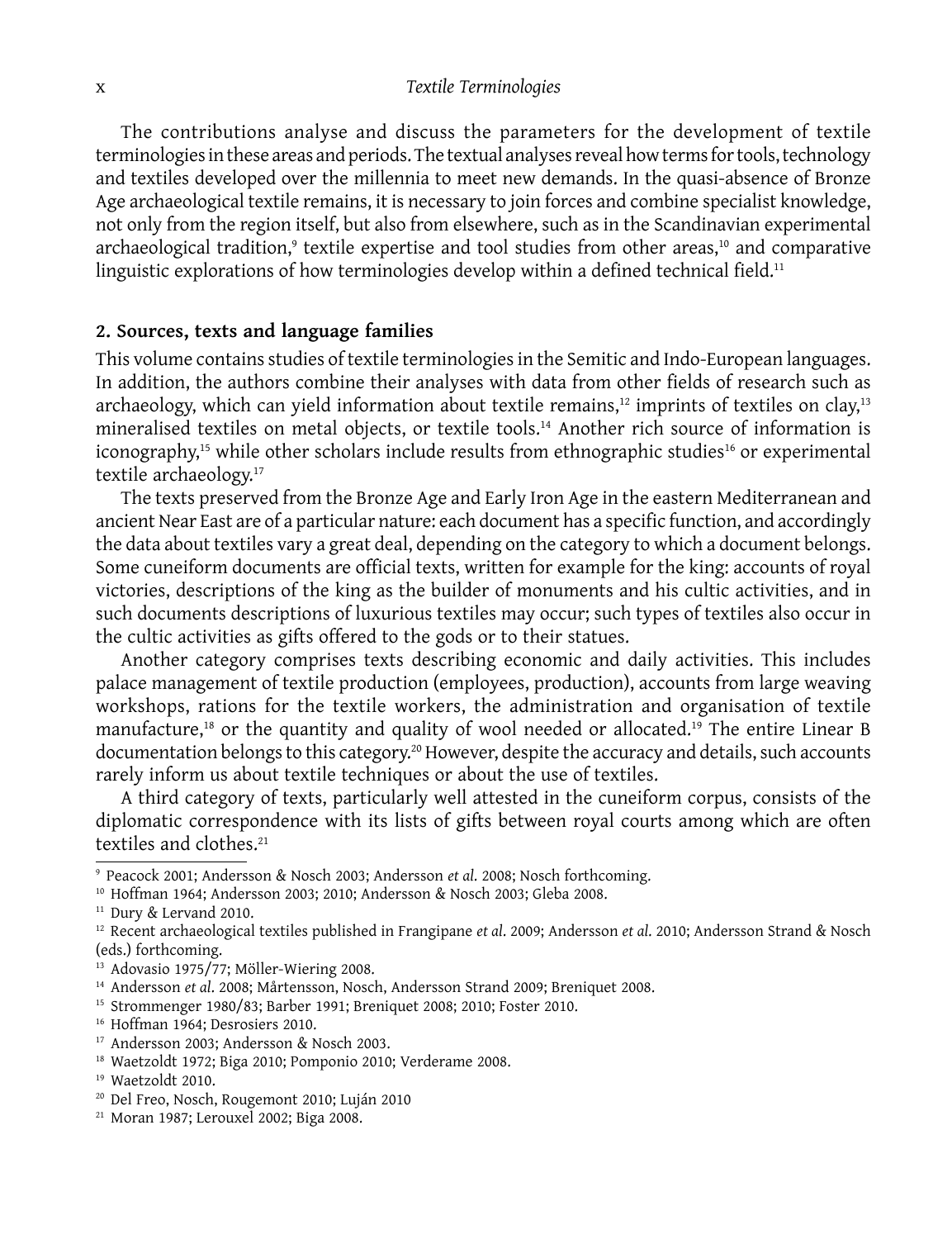Finally, another rich category of textile related texts is the private archives documenting trade, daily use etc. The best example is the private correspondence between Assyrians trading textiles in Anatolia and their wives who wove at home in Aššur.<sup>22</sup>

Whereas in some languages, there is only one word to designate a type of fabric or material, other languages have developed – or preserved – a richer vocabulary. For example, for the primary textile plant fibre, modern English and German have two different words: "flax" (Engl.) and "Flachs" (Germ.) for the plant, and "linen" (Engl.) and "Leinen" (Germ.) for the cloth, whereas in French just "lin" is the term used for both the plant and the cloth. This recalls the situation in English in which there is a word for the living animal and another for its meat (e.g. "cow" / "beef"). Such parallel terms may reflect various situations, but we can only understand them if we combine linguistic, archaeological and technical knowledge. When the terminological enquiries, technical analyses of tools and archaeological textiles are woven together with the historical, ethnographical, anthropological knowledge and theoretical frameworks, the results yield not only stimulating perspectives but also new knowledge about textile production and its place in ancient societies.

#### **3. Topology of textile terminologies**

The textile terminology of the modern era testifies to trade routes, trends and traditions. We employ textile terms with multiple meanings. "Jeans" are garments from Gênes, Genoa; "denim" designates cloth "de Nîmes", from southern France, an area in which woad was cultivated, processed and used in the large scale dyeing manufacture of blue cloth. Generally speaking, such topographical indications are often employed to designate textiles. A 20th-century AD example of this is the artificial fibre "dederon" developed in the German Democratic Republic (DDR) as a copy of nylon and named after the acronym of DDR.23 Likewise, the present volume reveals the crossing, development and exchange of textile terms between eras, areas, and cultures of the past.

Words change according to languages, but also to geography and chronology. In the cuneiform documentation, each dialect, each population has developed a specific vocabulary for textiles, which seems typically local. Despite geographical proximities or linguistic and etymological connections, communities in places such as Ebla, Mari and Aššur seem to have created their own textile vocabularies.24 There are, nevertheless, terms which can be traced over wide geographical areas and through the millennia: The Greek word for a long shirt, *khiton*, *Ki-to* in Linear B, derives from a Semitic root, *ktn*. But the same root in Akkadian means linen, in Old Assyrian a garment made of wool, and perhaps cotton, in many modern languages. The Indo-Iranian and Indo-European linguistic reconstruction can contribute to identify the textile terminology which existed before Indo-Iranian was divided into the Indian and the Iranian language groups: some Old Indian and Old Iranian textile terms can be traced back to Indo-Iranian; Indo-Iranian words are furthermore connected to Indo-European textile terminology.25

These examples illustrate on the one hand how related some textiles terms are across time and space, but they also show how very carefully we must conduct the etymological and

<sup>22</sup> Veenhof 1972; Michel 2001; 2006; Michel & Veenhof 2010; Wisti Lassen 2010.

<sup>23</sup> Lehmann 1995.

<sup>24</sup> Ebla: Biga 2010; Mari: Durand 2009 and Beaugeard 2010; Aššur: Michel & Veenhof 2010.

<sup>25</sup> Andres-Toledo 2010.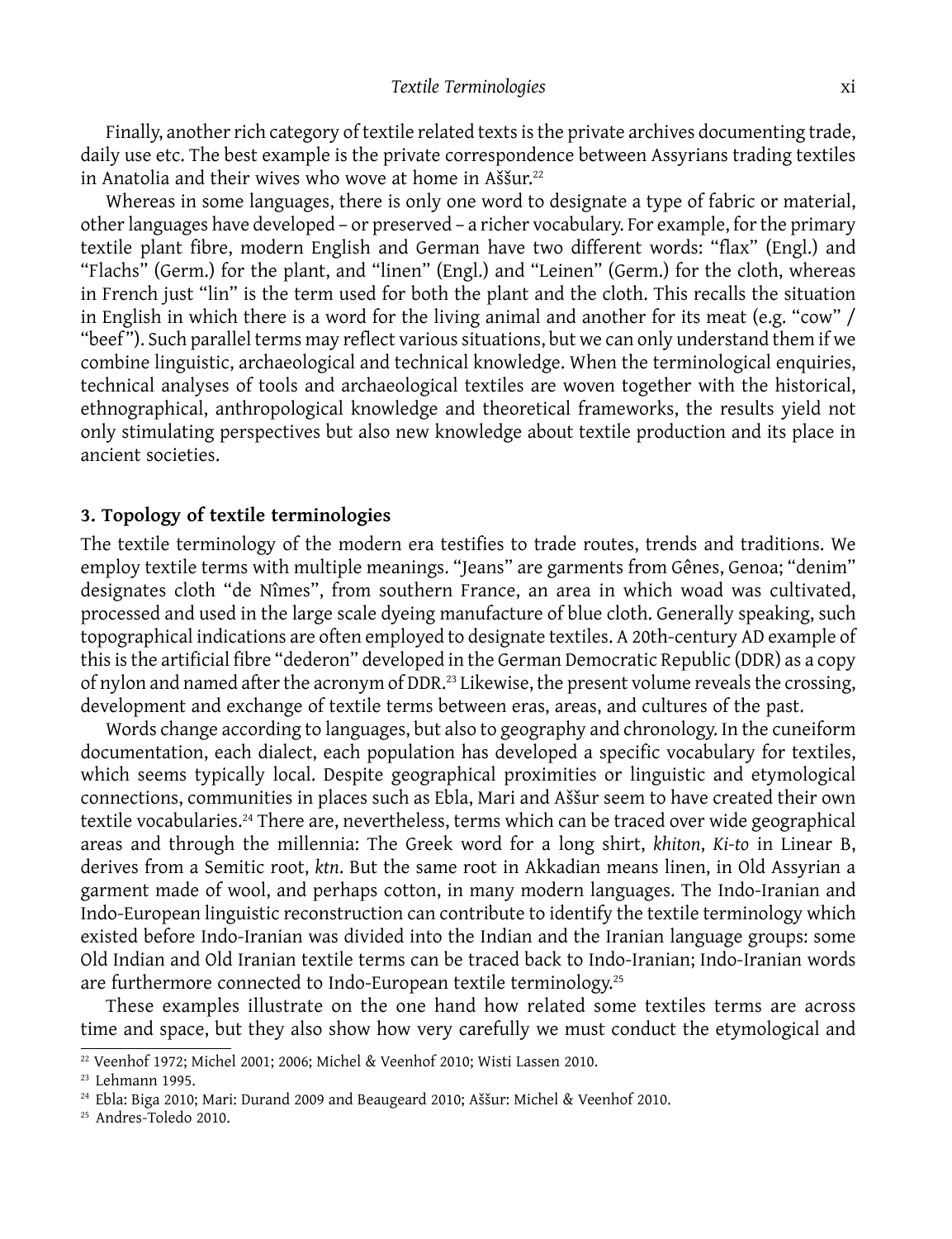terminological enquiry with constantly changing semantics as the common thread. Moreover, within a specific corpus such as the Neo-Babylonian, the same term was used for very different types of clothing.26

#### **4. Textile terminologies and technologies: a methodology**

In the field of textile terminology, classifications, concept systems and term collections usually include first the fibres, and then the yarns and the structures such as weaving or knitting.<sup>27</sup> As a large number of weave derivatives and variations can be created, it is almost impossible to find terms for each of them, and even more complicated to translate them from one language to another. Part of the solution to this problem resides in the use of non-verbal representations. The origin and use of a fabric cannot be represented easily by using graphic components, but the characteristics of form, structure and colour can conveniently be represented graphically. This solution is employed today in the modern textile industry and trade, and was also used in ancient societies, for example, in the form of logograms in Linear B.<sup>28</sup> Likewise, in Egyptian hieroglyphs, the "textile" category includes artefacts, verbs, adjectives and also expressions, which (today at least) seem foreign to the concept of textiles.<sup>29</sup>

Textile classification worldwide may use various criteria; one of them is the logic of the craft.<sup>30</sup> Another angle of approach is the functionality of textile tools, which outline and determine the technical possibilities of Aegean Bronze Age textile tools and thus the functional terminology.<sup>31</sup> The research on functionality is based on textile expertise, tool studies and the experimental testing of textile tools.32 The tool studies, context studies, and experiments enable an assessment of the types and qualities of textiles, which derive from the tools.

Finally, the concept of *chaîne opératoire*, inspired from anthropology and archaeology, is a valid approach to textile production, and was also the theme of a workshop convened in Nanterre in 2007 on the topic of production systems of textiles.<sup>33</sup> Catherine Breniquet's recent monograph on weaving in Mesopotamia has introduced this concept in Mesopotamian iconography and a new reading of cylinder seal iconography along the processes of the textile production has been proposed.<sup>34</sup> This new reading of the proto-dynastic iconography seems to convey a much more realistic image than previously assumed; it is possible to see who weaves, and for what: the entire society is involved in weaving. These depictions may be used for their documentary significance but keeping in mind that they are not those of a hand weaver's manual. We are clearly within the symbolic world. The beginning and end of the weaving process as spinning and weaving, stretching and folding, which could be a metaphor for human life,<sup>35</sup> or two different activities

<sup>26</sup> Zawadzki 2010.

<sup>27</sup> Dury & Lervad 2010

<sup>28</sup> Del Freo, Nosch, Rougemont 2010.

<sup>29</sup> Herslund 2010.

<sup>&</sup>lt;sup>30</sup> Desrosiers 2010.

<sup>31</sup> Andersson *et al*. 2008; Mårtensson, Nosch, Andersson Strand 2009; Frangipane *et al*. 2009.

<sup>32</sup> Andersson *et al*. 2008; Andersson Strand 2010.

<sup>&</sup>lt;sup>33</sup> Breniquet ed. forthcoming. See also Lackenbacher 1982 for a text on textile finishing, and Joannès 1984 on the organisation of crafts.

<sup>&</sup>lt;sup>34</sup> Breniquet 2008 and reviews by Michel 2008 and Biga 2009.

<sup>&</sup>lt;sup>35</sup> On weaving as a metaphor for destiny, see Lyle ed. 2004 with a collection of papers dealing with the metaphorical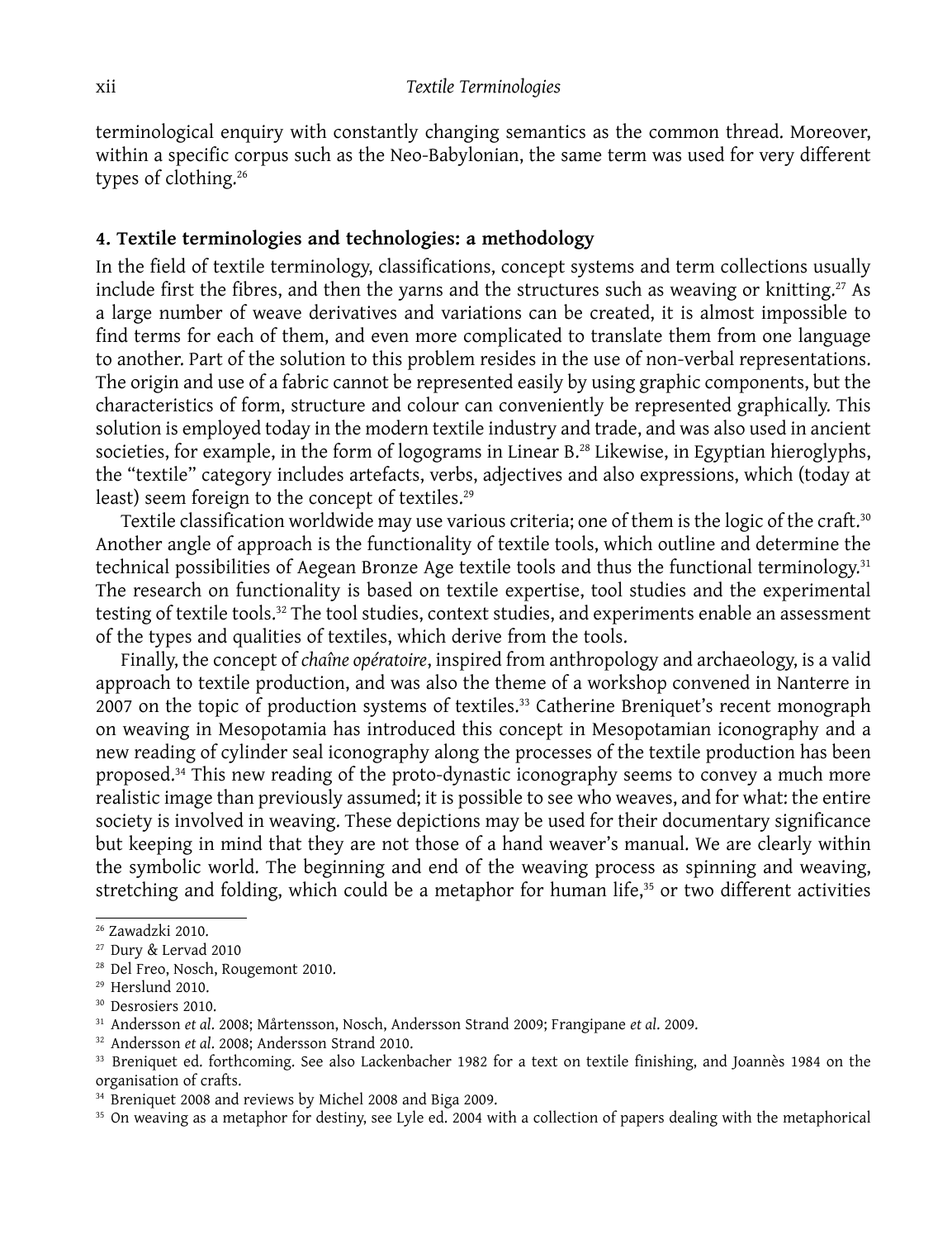related to a cyclic perception of the year and time in which daily and gendered activities occur: churning and weaving, ploughing and weaving, etc. These scenes are parts of more complex systems, like series as they often appear to be combined in linear but not logical compositions. We can conclude that a quite different picture of weaving can be drawn and used for comparative perspectives, where sources are not in conflict and where iconography and archaeology can finally be linked with epigraphy.

The Akkadian period, with its closely dated works of art in which clothing plays a prominent role, as well as its rich administrative archives dealing with textiles and clothes, offers therefore a particularly rewarding opportunity to correlate visual and written evidence for continuity and change in fashion during this dynamic period of Mesopotamian history.<sup>36</sup> In a similar manner, the linen lists from the earliest Egyptian dynasties can be compared with the available archaeological textile data and this can shed new light on their interpretations.<sup>37</sup> Technology can also be used for the interpretation of the linguistic evidence, deriving from a practical knowledge from experimentations. Such practical knowledge is indeed a key for the understanding of the indications of the precise amounts and weight of warp and weft yarn as they are in some texts in the Ur III documentation.38

#### **5. Specific methodological problems related to textile terminologies**

In an investigation of textile terminologies, we encounter several fundamental difficulties when aiming at identifying a term with a tangible item or a technical reality.

The first difficulty is that textiles rarely survive in the archaeological context and thus we have no preserved tangible remains – in museums or in the hands of archaeologists – to target identification. More fortunate situations are when identifying terms for pottery such as the twohandled cup, *depas amphikypellon*, attested both in Homer's epics and in numerous specimens in Aegean museums; a similar situation is when we need to identify the names for plants. In these cases we may be able to verify an assumption by consulting an archaeologist or a palaeobotanist. The material culture sets up a defined range of possibilities and a framework in which we should search for correlations.

Another difficulty is to identify terms within a technology, which is completely foreign to us today. Basic textile knowledge, understanding of techniques, evaluations of possibilities and plausibilities, distinctions such as the fundamental difference between tabbies and twills, these no longer form part of acquired general knowledge among scholars. Furthermore, we hardly possess knowledge of textile terms in our modern languages, or master textile techniques.

An example of the difficulties in understanding and interpreting ancient textile terminology is the term *mazrum* attested at Mari. According to J.-M. Durand, "la laine *mazirtum napisṭum* doit être celle dont le fil a été tordu par simple cardage".<sup>39</sup> There are precise philological, lexical and etymological reasons for this translation. However, in terms of textile techniques, it remains

meaning of weaving in various cultures. This aspect is also discussed in Vogelsang 1986 and Pasquali 2010.

<sup>36</sup> Foster 2010.

<sup>37</sup> Jones 2010.

<sup>&</sup>lt;sup>38</sup> Waetzoldt 2010.

<sup>39</sup> Durand 2009, 143, 600.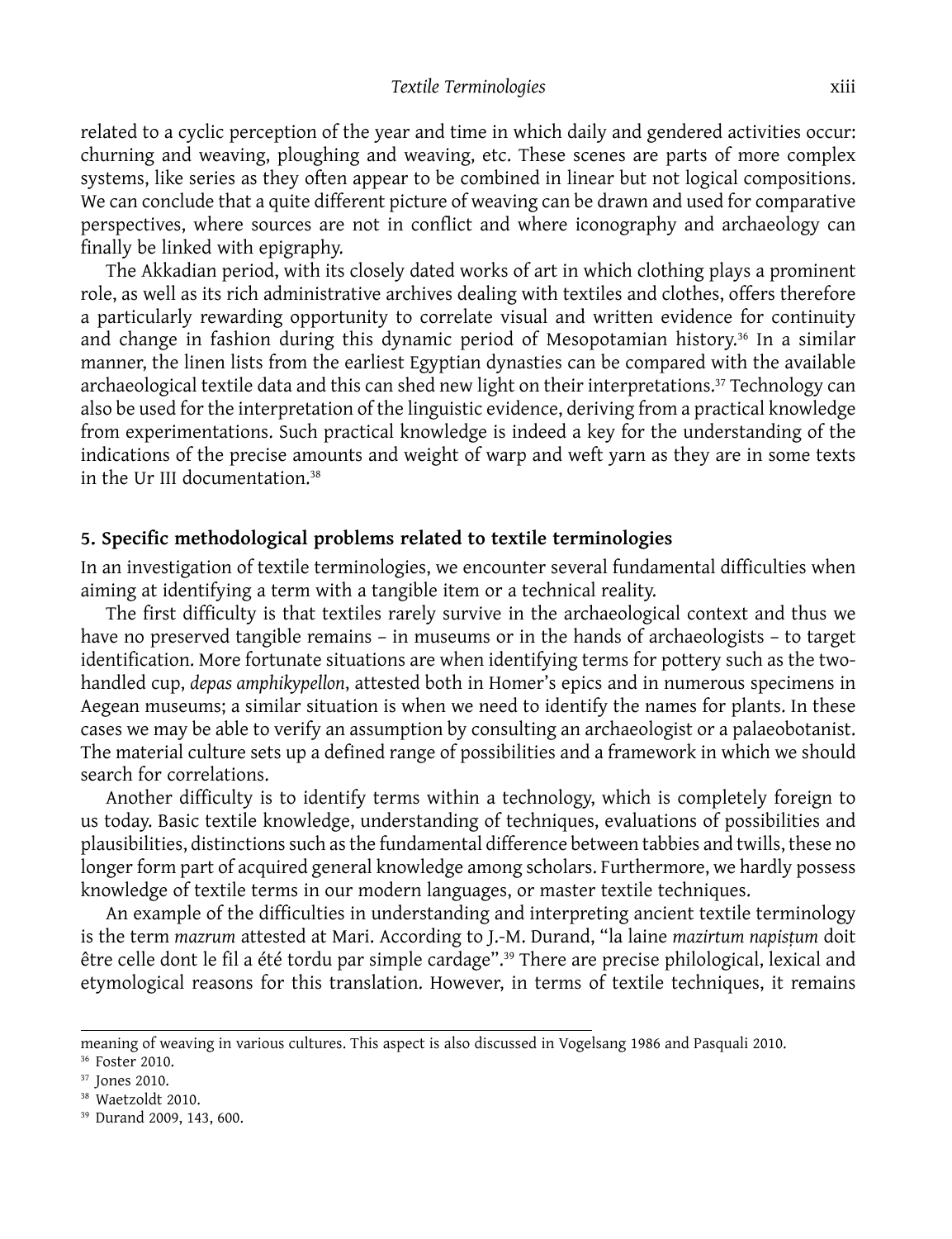obscure: a thread cannot be twisted by carding; carding does not exist in the Bronze Age where wool fibres are instead combed or treated with a thistle.

Another difficulty is the fact that textile terms appear primarily in lists and inventories without pertinent data about the nature of the textiles. The aim of such lists is not to qualify the textiles (their quality could provably be verified by sight and touch in the storeroom). Instead they register the number, the recipient and sometimes the price of the textiles.<sup>40</sup>

#### **6. Origins and textile categories of textile terminology**

In some languages and cultures, textile terminology developed according to materials, in others, according to topography, techniques, colours, qualities, function and usage. The term "undergarment" indicates function and shape; "blue-collar" indicates colour, usage and social context; "lining" is not directly derived from "linen" but from Latin *linea* meaning a "linen thread, string, line"; French "soie de Chine" indicate fibre type and topography, just like the East German nylon type fibre "dederon". One of the most productive terminological Bronze Age categories for textiles seems indeed to be topology. However, this is perhaps also due to the fact that this topological category is the easiest for modern philologists to identify.

The exact meaning of the topographical indications connected with textile terms is not easily understood. Textiles are "from Akkad" or "Akkadian" in the Old Assyrian documentation, and this opens up the debate about whether the geographical designation indicates origin, place of production, or certain characteristics such as weave or decoration.41 In Linear B, groups of female textile workers and their children are designated by Anatolian toponyms outside the Mycenaean palace area, and again we must ask whether they come from these places, were purchased or kidnapped at these places, or whether these women and children produce textiles of a quality which is typical for these places.<sup>42</sup>

The textile terminology thus develops and changes according to languages, but also to time and place; despite the overarching developments, textile terminologies are created locally and acquire their specific meanings within a limited area. In the Linear B documentation, we can furthermore investigate textile terminology on a personal level: palace scribe 103 at Knossos has a distinct handwriting and his records can be identified including his usage of the textile terminology.<sup>43</sup> It is, for example, his personal preference to classify textiles from previous years as *pa-ra-ja*, 'old', while his fellow scribes chose to designate such textiles with the term *pe-ru-si-nwa*, 'from the previous year'.44 The two designations are employed as synonyms and depend entirely on personal style, and can therefore also form a defining feature for the identification of a scribal hand.

#### **7. The nature and function of the items recorded in the texts: textiles or garments?**

In recent years, several studies of ancient clothing have been published, in particular the clothing worn by rulers and the elite.<sup>45</sup> The majority of texts, however, do not clearly indicate the type or

<sup>40</sup> Pomponio 2008; 2010; Vita 2010; Nosch 2006.

<sup>41</sup> Michel & Veenhof 2010.

<sup>42</sup> Chadwick 1988; Nosch 2003.

<sup>43</sup> Luján 2010.

<sup>44</sup> Killen 1972.

<sup>45</sup> Biga 1992; Pasquali 2005; Sallaberger 2009.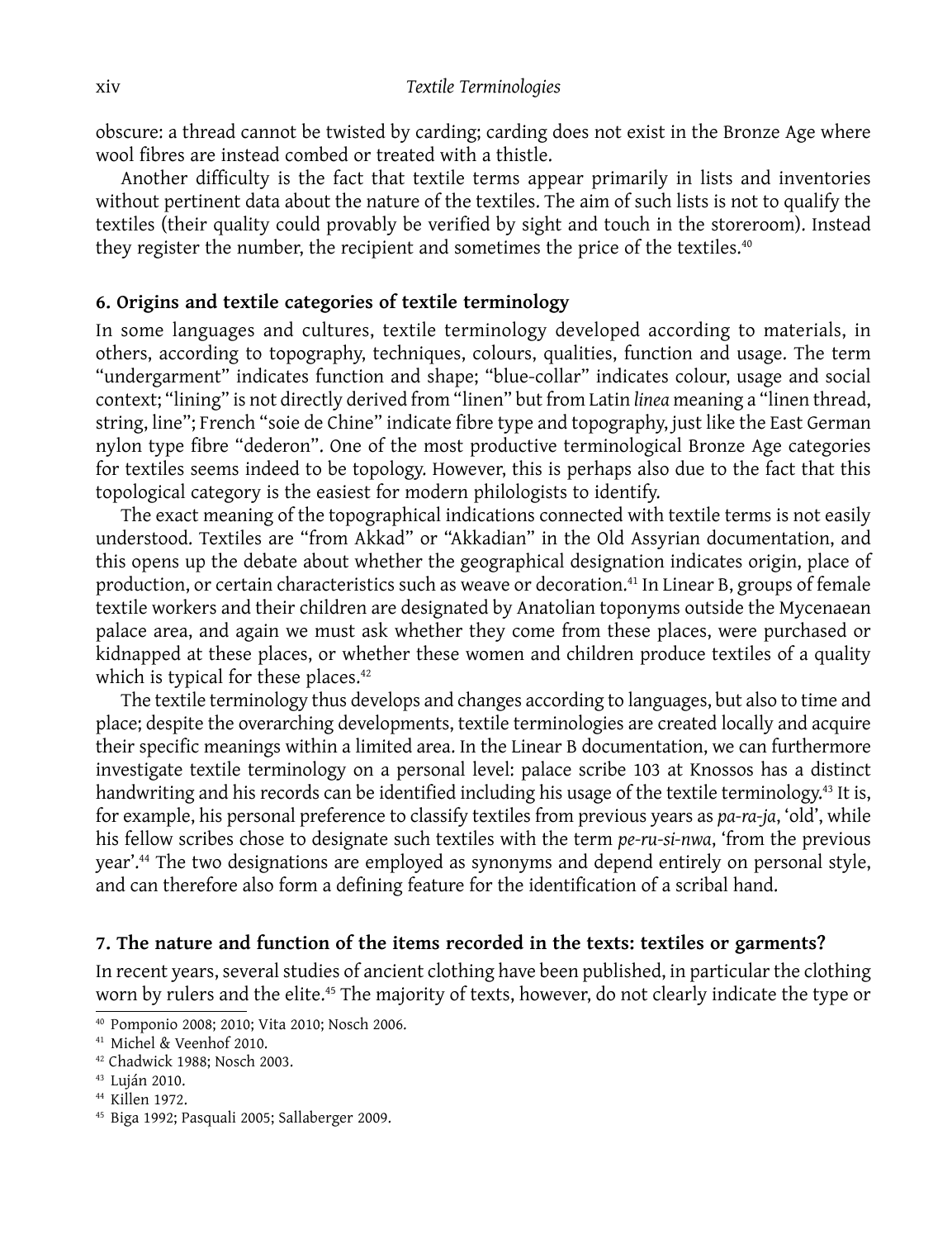quality or whether the item is a piece of textile or a piece of clothing. The issue of problematic generic translations such as "a garment", "a cloth" or "textile" and the nature – textile or garment – is addressed and discussed by several authors. Many of them reach the conclusion that the various Bronze Age archives record untailored fabrics rather than tailored ready-to-wear costumes. This again raises the question of how to define a garment, in a world of kilts, cloaks, capes, wrap-around garments, and a habit of using complex devices for attachments. Sewing often seems useless and tailoring a waste of resources.46 A way to address the issue is to combine texts and iconography: we find types of wrap-around garments and togas in the Sargonic iconography and texts.<sup>47</sup> In Ur III, two different terms for textiles are used side by side mixing a piece of clothing with a type of weave.<sup>48</sup>

It should not be forgotten that textile is not only used for clothing:49 In palace archives as Ebla and Mari, besides garments, the administrators also deal with large amounts of textiles for furnishing.50 Furthermore, it must taken into account that a majority of the written documentation deals only with luxurious textiles and do not give a complete overview of the many types of textiles used in antiquity.<sup>51</sup> Or when they do, the data are very precise for luxurious garments but remain quite vague for the clothes of ordinary people.<sup>52</sup>

#### **8. Colour indications: dyed textiles or the natural pigmentation of wool, or both?**

This question is raised by several scholars, in particular inspired by the attestation of the term "multi-coloured" in various languages and cultures: In Linear B *po-ki-ro-nu-ka*, 'with multi-coloured fringes';53 Numerous multi-coloured (Sum. gùn-a) textiles are mentioned in the texts from the royal estate of Garšana;<sup>54</sup> and in the Neo-Assyrian texts the standardised description of textiles as *lubulti birme u kitû*, 'multi-coloured textiles and linen textiles' occurs frequently.55

Furthermore, the recurrence of fabrics described as white, dark/black, and red/brown leads to the discussion of the available resources of both dyed and naturally pigmented wool. Several scholars come to the conclusion that the bulk of fabrics recorded with colour indications may possibly have been naturally pigmented.56

In the Ur III documentation, the natural colour of wool and clothing was light and white. Occasionally the wool of animals with various naturally pigmented wool hues was used to achieve colour effects. Generally, however, wool and textiles were only dyed in exceptional cases.

Colours are deliberately used to express status and symbolic meaning. Shining, yellow-dyed clothing was reserved for the king. $57$  Colours of textiles bear a symbolic and ritual value, thus

48 Vogelsang 1986; Waetzoldt 2010.

50 Durand 2009; Beaugeard 2010; Pasquali 2010.

<sup>46</sup> Wees 2005.

<sup>47</sup> Foster 2010.

<sup>49</sup> Waetzoldt 2007.

<sup>51</sup> Vigo 2010.

<sup>52</sup> Joannès 2010.

<sup>53</sup> Del Freo, Nosch & Rougemont 2010.

<sup>54</sup> Waetzoldt 2010.

<sup>55</sup> Villard 2010.

<sup>56</sup> Nosch 2004; Waetzoldt 2010.

<sup>57</sup> Waetzoldt 2010.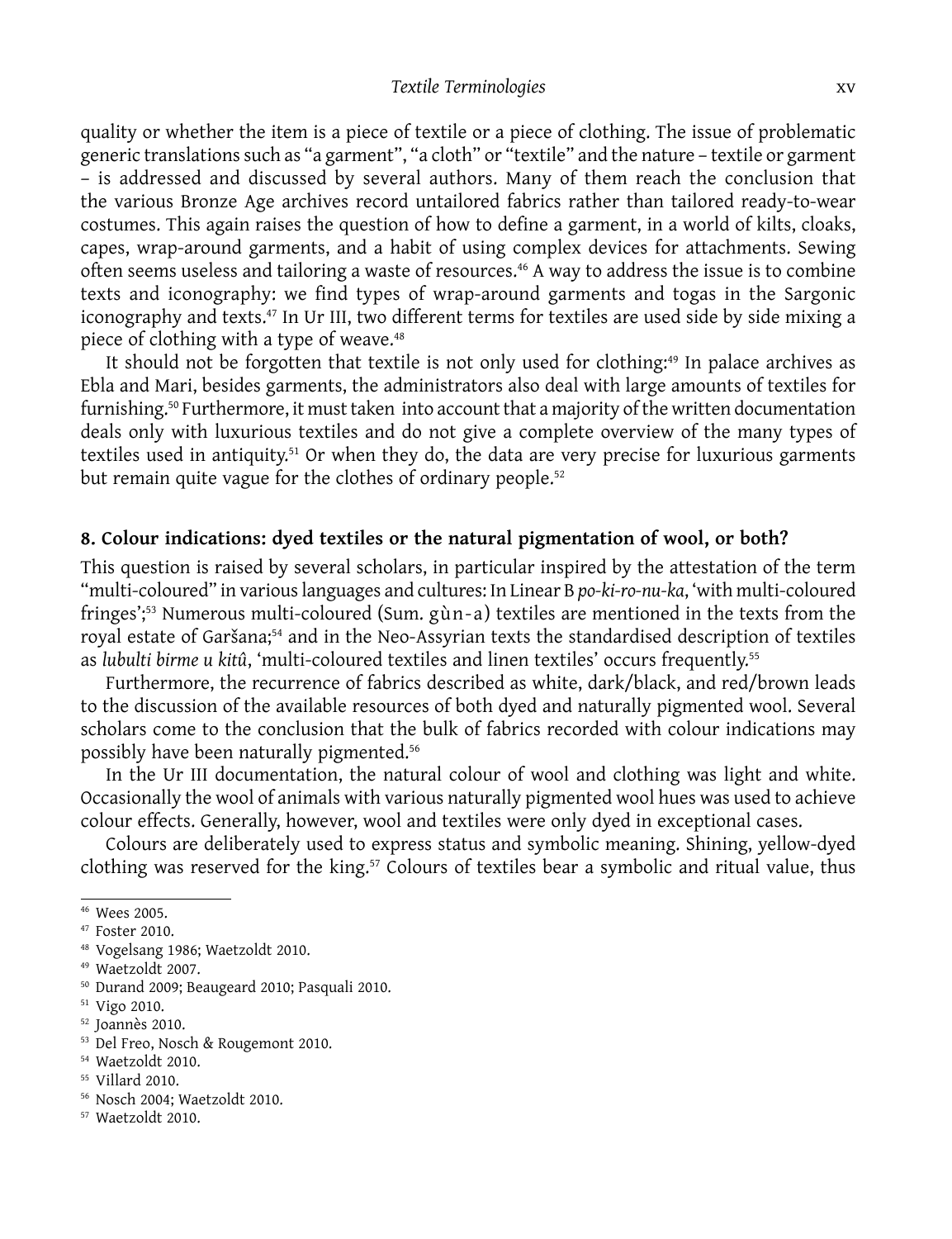#### xvi *Textile Terminologies*

in Ebla we find black textiles for purification rituals after death.<sup>58</sup> In the Hittite documentation many luxurious linen textiles are blue,<sup>59</sup> which can only be obtained through dyes containing indigotin, probably from plants, or, alternatively, purpurin from murex. $\epsilon$ <sup>60</sup> In the Neo-Assyrian corpus the red colour dominates; but here again, it is primarily valuable textiles that are quoted in the documentation.<sup>61</sup>

\* \* \*

These overarching themes and classification frameworks for terminologies are relevant for most languages and cultures of the 3rd to the 1st millennia BC and even beyond. Textile terms indicate origin, material, techniques, at least in their first stage. With time, and over longer distances, these meanings then become blurred or fade, or the terms acquire a new meaning appropriate to a new context. Furthermore, textile terminology seems closely linked to expressions for destiny, cosmology and myths. The Indo-European root *\*es-* "to dress" was also used in Indo-European poetic formulas, for example \**esº es-* "to dress a dress", and applied to gods who dressed the sky.62

There is no doubt that textiles generate a comprehensive vocabulary via the development of technologies and the emergence of specialised occupations and division of labour. The costume development and experimenting with wrapped clothing, fibulae, fixation devices, and tailored garments generate yet new terms for the clothing elements, and for the ensemble and combination of such elements.

The present survey includes textile terminologies in various languages and cultures but it also demonstrates the need to carry this investigation further. Diachronic studies and interdisciplinary approaches are the only viable way to continue this endeavour. In a future perspective, it would be interesting to review the relationship between textile terminology, textile production and labour, in continuation of the 1987 publication *Labor in the Ancient Near East*. 63 Furthermore, gender in production and costume use should be further explored. The interaction and cross-craft aspects between textile terminologies and terminologies in other crafts would also be a stimulating approach in a future study.

#### **Bibliography**

Adovasio, J. (1975–1977) The Textiles and Basket Impressions from Jarmo. *Paléorient* 3, 223–230.

Alfaro, C. & Karali, L. (eds.) (2008) *Purpurae vestes II: Vestidos, Textiles y Tintes: Estudios sober la produccion de bienes de consumo en la antiguidad*, Valencia.

Andersson, E. (2003) *Tools for Textile Production from Birka and Hedeby*. Birka Studies 8.

Andersson, E. & Nosch, M.-L. B. (2003) With a Little Help from my Friends: Investigating Mycenaean Textiles with the help from Scandinavian Experimental Archaeology. In Foster, K. P. & Laffi neur, R. (eds.) *METRON. Measuring* 

- 60 Cardon 2007.
- 61 Villard 2010.
- 62 Andres-Toledo 2010.
- 63 Powell (ed.) 1987.

<sup>58</sup> Biga 2010.

<sup>59</sup> Vigo 2010.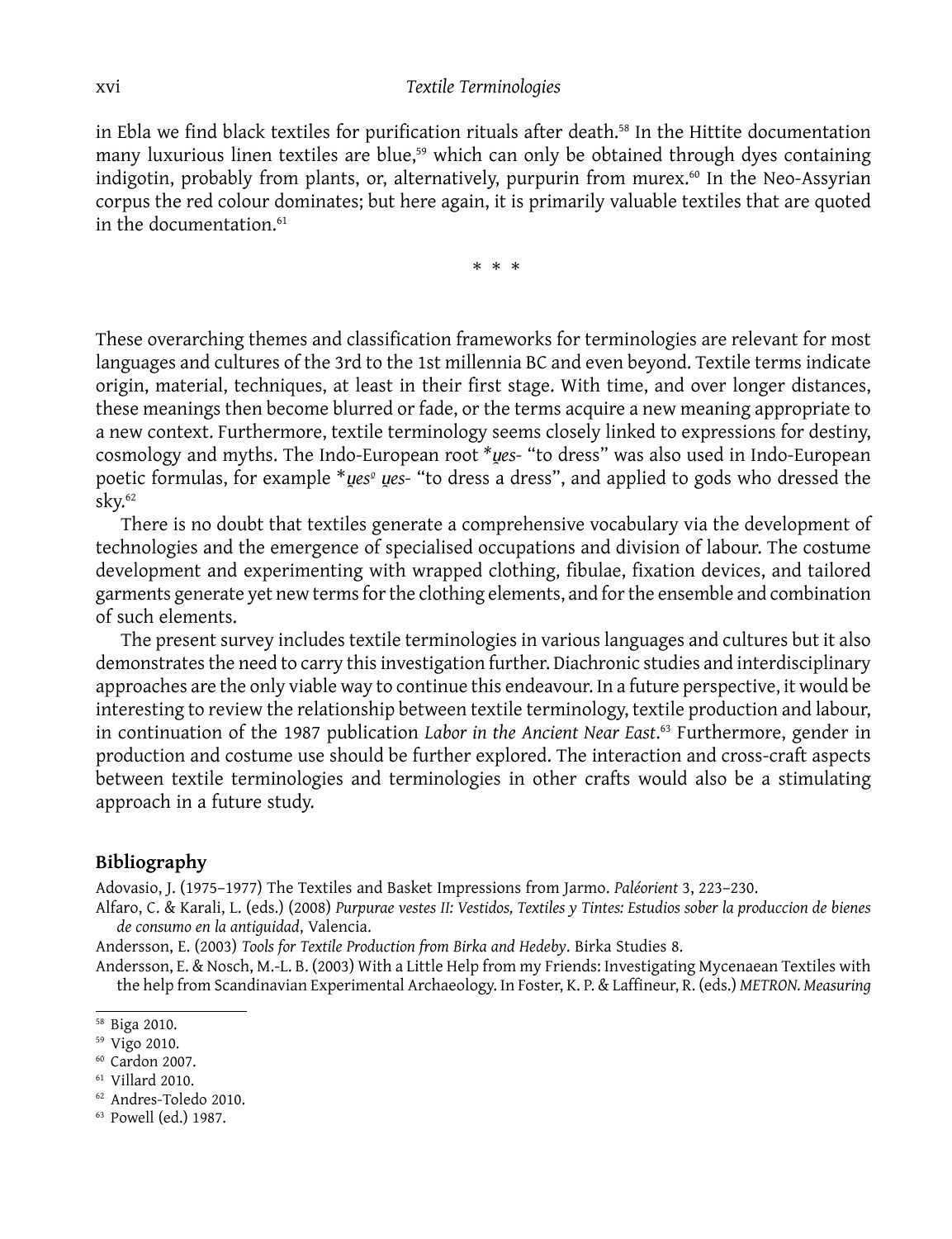*the Aegean Bronze Age. Proceedings of the 9th International Aegean Conference / 9e Rencontre égéenne internationale, Yale University, 18–21 April 2002*. Aegaeum 24, 197–205 and table XLV.

- Andersson, E. Mårtensson, L., Nosch, M.-L., Rahmstorf, L. (2008) New Research on Bronze Age Textile Production, *Bulletin of the Institute of Classical Studies* 51, 171–174.
- Andersson, E., Felucca, E., Nosch, M.-L., Peyronel, L. (2010) New Perspectives on the Bronze Age Textile Production in the Eastern Mediterranean. The First Results with Ebla as a Pilot Study. In P. Matthiae, F. Pinnock, L. Nigro, N. Marchetti (eds.) *Proceedings of the 6th International Congress on the Archaeology of the Ancient Near East, Rome 5–10 May 2008*, 159–176.
- Andersson Strand, E. (2010) The Basics of Textile Tools and Textile Technology: From fibre to fabric. In Michel & Nosch 2010, 10–22.
- Andersson Strand, E. & Nosch, M.-L. (eds.), forthcoming. *Tools, Textiles, and Contexts. Investigations of Textile Production in the Bronze Age Eastern Mediterranean.* Ancient Textiles Series. Oxford.
- Andrés-Toledo, M. A. (2010) Some Considerations about Vedic, Avestan and Indo-Iranian Textile Terminology. In Michel & Nosch 2010, 430–444.
- Archi, A. (1999) Clothes in Ebla. In Y. Avishur & R. Deutsch R. (eds.) *Michael. Historical, Epigraphical and Biblical Studies in Honor of Prof. Michael Heltzer*, Tel Aviv-Jaffa, 45-53.
- Barber, E. J. W. (1991) *Prehistoric Textiles. The Development of Cloth in the Neolithic and Bronze Ages with Special Reference to the Aegean*. Princeton.
- Barber, E. J. W. (2001) The Clues in the Clothes. Some Independent Evidence for the Movement of Families. In R. Drews (ed.) *Greater Anatolia and the Indo-Hittite Language Family. Papers presented at a Colloquium hosted by the University of Richmond, March 18–19, 2000*. Journal of Indo-European Studies, Monograph Series 38, 1–14.
- Beaugeard, A.-C. (2010) Les textiles du Moyen-Euphrate à l'époque paléo-babylonienne d'après un ouvrage récent. In Michel & Nosch 2010, 283–289.
- Biga, M. G. (1992) Les vêtements neufs de l'Empereur. *Nouvelles Assyriologiques Brèves et Utilitaires,* 19.
- Biga, M. G. (2008) *Au-delà des frontières: guerre et diplomatie à Ébla*. Orientalia, 77, 289–334.
- Biga, M. G. (2009) Review of Breniquet 2008. *Mesopotamia* XLIV, 177–179.
- Biga, M. G. (2010) Textiles in the Administrative Texts of the Royal Archives of Ebla (Syria, 24th Century BC) with Particular Emphasis on Coloured Textiles. In Michel & Nosch 2010, 146–172.
- Breniquet, C. (2008) *Essai sur le tissage en Mésopotamie, des premières communautés sédentaires au milieu du IIIe millénaire avant J.-C.* Travaux de la Maison René-Ginouvès 5, Paris.
- Breniquet, C. (2010) Weaving in Mesopotamia during the Bronze Age: Archaeology, techniques, iconography. In Michel & Nosch 2010, 52–67.
- Breniquet, C. (ed.) (forthcoming), *Systèmes de production et circulation des textiles*, Cahiers des thèmes transversaux d'ArScAn IX, 2007–2008, Nanterre.
- Burke, B. (2010) *From Minos to Midas. Cloth Production in the Aegean and Anatolia.* Ancient Textiles Series 7. Oxford.
- Burkett, M. (1979) *The Art of the Felt Maker*. Abbot Hall Art Gallery, Kendal.
- Cardon, D. (2007) *Natural Dyes, Sources, Tradition, Technology and Science.* London.
- Chadwick, J. (1988) The Women of Pylos, *Minos supplement* 19, 43–95.
- Del Freo, M., Nosch & M.-L., Rougemont, F. (2010) The Terminology of Textiles in the Linear B Tablets, with some Considerations on Linear A Logograms and Abbreviations. In Michel & Nosch 2010, 338–373.
- Desrosiers, S. (2010) Textile Terminologies and Classifications: Some methodological and chronological aspects. In Michel & Nosch 2010, 23–51.
- Durand, J.-M. (2009) *La nomenclature des habits et des textiles dans les textes de Mari*. Archives Royales de Mari 30. Paris.
- Dury, P. & Lervad, S. (2010) Synonymic Variation in the Field of Textile Terminology: A study in diachrony and synchrony. In Michel & Nosch 2010, 1–9.
- Foster, B. (2010) Clothing in Sargonic Period: Visual and written evidence. In Michel & Nosch 2010, 110–145.
- Frangipane, M., Andersson, E., Nosch, M.-L., Laurito, R., Rast-Eicher, A., Möller-Wiering, S., Wisti Lassen, A. (2009) Arslantepe (Turkey): Textiles, Tools and Imprints of Fabrics from the 4th to the 2nd millennium BC, *Paléorient* 35:1, 5–30.
- Gillis, C. & Nosch, M.-L. B. (eds.) (2007) *Ancient Textiles Production, Crafts and Society. Proceedings of the First*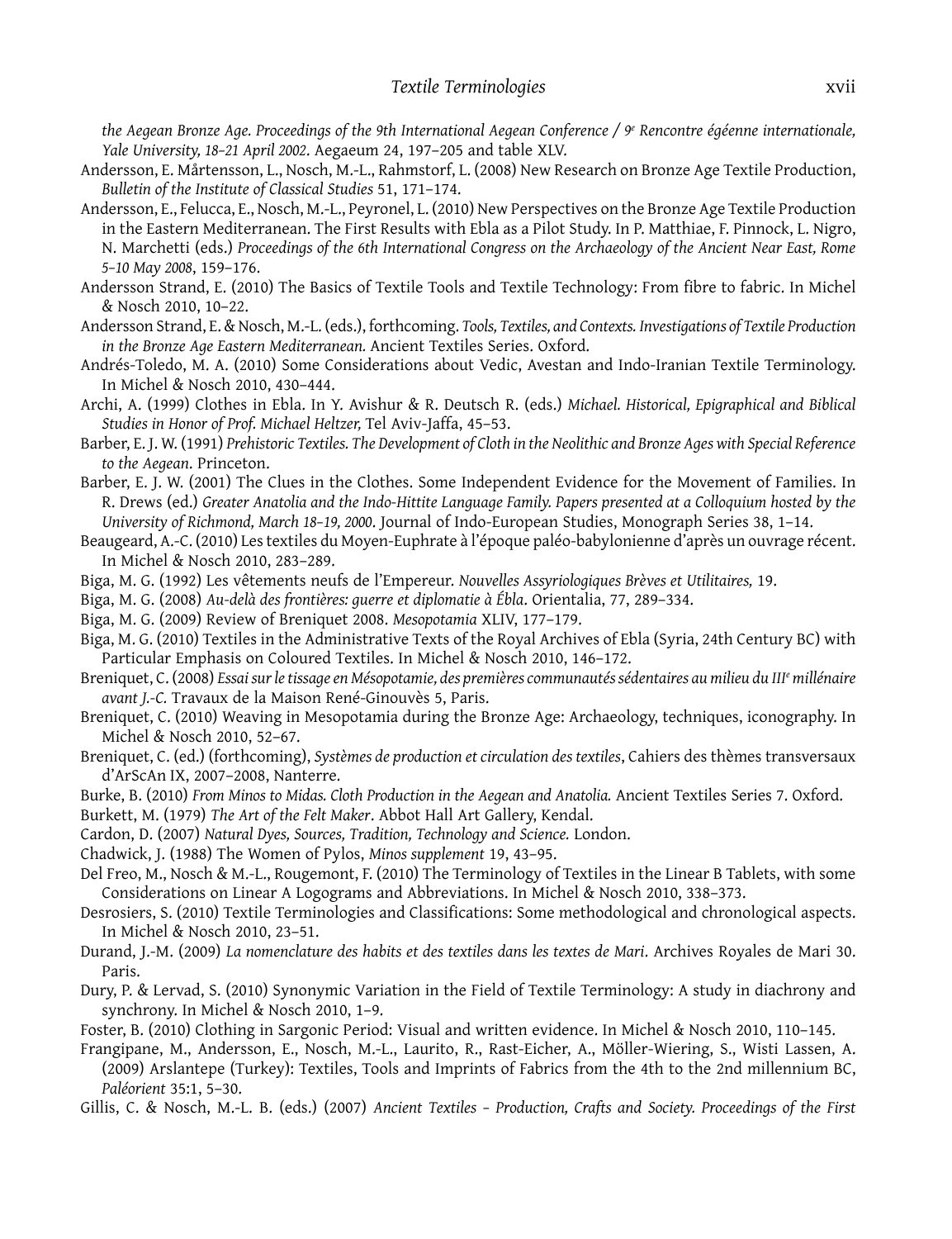*International Conference on Ancient Textiles, held in Lund, Sweden and Copenhagen, Denmark, March 19–23, 2003*, Ancient Textiles Series 1. Oxford.

- Gleba, M. (2008) *Textile Production in Pre-Roman Italy.* Ancient Textiles Series 4. Oxford.
- Herslund, O. (2010) Cloths Garments and Keeping Secrets. Textile classification and cognitive chaining in the ancient Egyptian writing system. In Michel & Nosch 2010, 68–80.
- Hoffman, M. (1964) The Warp-Weighted Loom. Studies in the History and Technology of an Ancient Implement. Studia Norvegica 14.
- Joannès, F. (1984) Produits pour le travail du bois, du cuir, et du tissu. In J.-M. Durand & D. Charpin (eds.), *Archives Administratives de Mari* 1, ARMT 23, Paris, 133–191.
- Joannès, F. (2010) Textile Terminology in the Neo-Babylonian Documentation. In Michel & Nosch 2010, 400– 408.
- Jones, J. (2010) The 'linen list' in Early Dynastic and Old Kingdom Egypt: Text and textile reconciled. In Michel & Nosch 2010, 81–109.
- Kemp, B. & Vogelsang-Eastwood, G. (2001) *The ancient textile industry at Amarna*. With A. Boyce, H. G. Farbrother, G. Owen, P. Rose. London.
- Killen, J. T. (1972) Two Notes on the Knossos Ak Tablets. In M. S. Ruipérez (ed.) *Acta Mycenaea. Actes du cinquième Colloque international des études mycéniennes, tenu à Salamanque, 30 mars–3 avril 1970. Vol.* II. Salamanca, 425–440.
- Lehmann, W. P. (1995) The Spindle or the Distaff . In B. B. Kachru & H. Kahane (eds.), *Cultures, Ideologies, and the Dictionary. Studies in Honor of Ladislav Zgusta*. Lexicographica series Maior 64. Tübingen, 53–60.
- Lerouxel, F. (2002) Les échanges de présents entre souverains amorrites au xv111<sup>e</sup> siècle av. n. è. D'après les archives royales de Mari. In D. Charpin & J.-M. Durand (eds.), *Recueil d'études à la mémoire d'André Parrot*. Florilegium marianum VI, Paris, 473–463.
- Luján, E. (2010) Mycenaean Textile Terminology at Work: The KN Lc(1)-tablets and the occupational nouns of the textile industry. In Michel & Nosch 2010, 374–387.
- Lyle, E. ed. (2004) *Cosmos. The Journal of the Traditional Cosmological Society* 20.
- Lackenbacher, S. (1982) Un texte vieux-babylonien sur la finition des textiles, *Syria* 59, 129-149.
- Mårtensson L., Nosch, M.-L., Andersson Strand, E. (2009) Shape of Things: Understanding a Loom Weight, *Oxford Journal of Archaeology* 28(4)*,* 373–398.
- Michel, C. (2001) *Correspondance des marchands de Kaniš au début du IIe millénaire avant J.-C.*, Littératures anciennes du Proche-Orient 19. Paris.
- Michel, C. (2006) Femmes et production textile à Aššur au début du IIe millénaire avant J.-C., *Techniques et culture*  46, 281–297.
- Michel, C. (2008) Review of Breniquet 2008. Les comptes rendus HISTARA, publié en ligne le 2008–12–30: http:// histara.sorbonne.fr/cr.php?cr=588.
- Michel, C. & Nosch, M.-L. (eds.) (2010) *Textile Terminologies in the ancient Near East and Mediterranean from the Third to the First Millennia BC*. Ancient Textiles Series 8. Oxford.
- Michel, C. & Veenhof, K. R. (2010) The Textiles Traded by the Assyrians in Anatolia (19th–18th Centuries BC). In Michel & Nosch 2010, 210–271.
- Möller-Wiering, S. (2008) A Textile Impression from Abu-al-Kharaz. In P. M., Fischer (ed.), *Tell Abu al-Kharaz in the Jordan Valley, Vol. I: The Early Bronze Age,* Austrian Academy of Sciences Press, Vienna, 399–400.
- Moran, W. L. (1987). *Les lettres d'El-Amarna*, Littératures anciennes du Proche-Orient 13. Paris.
- Nosch, M.-L. B. (2003) Centre and Periphery in the Linear B Archives. In N. Kyparissi-Apostolika & M. Papakonstantinou (eds.), *The Periphery of the Mycenaean World. 2nd international interdisciplinary Colloquium, 26–20 September, Lamia 1999. Proceedings*, Ministry of Culture, 14th Ephorate of Prehistoric and Classical Antiquities, 63–70. Athens.
- Nosch, M.-L. B. (2004) Red Coloured Textiles in the Linear B Inscriptions. In L. Cleland & K. Staers (eds.) *Colour in the Ancient Mediterranean World*. BAR International Series 1267, 32–39.
- Nosch, M.-L. (2006) More Thoughts on the Mycenaean *ta-ra-si-ja* system. In M. Perna (ed.), *Fiscality in Mycenaean and Near Eastern Archives. Proceedings of the Conference held at Soprintendenza Archivistica per la Campania, Naples 21–23 October 2004*, 161–182.